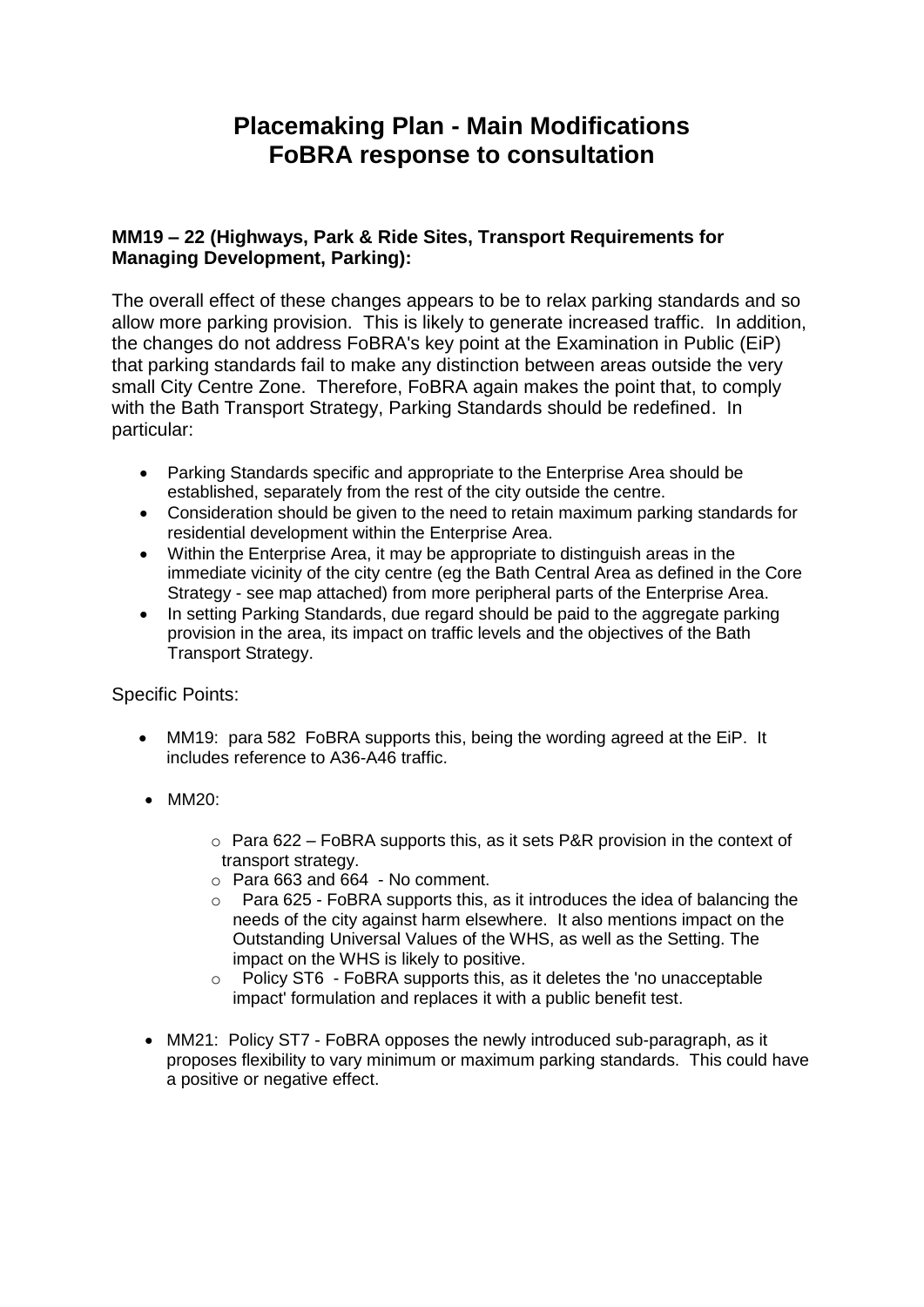- MM22:
	- $\circ$  Para 639 FoBRA opposes this, as it now provides for possibly increasing parking provision but with no reduction in standards. It therefore appears to provide an upwards ratchet in parking provision.
	- $\circ$  Para 642A As with para 639, FoBRA opposes this, as it, too, removes the requirement to assess offsite impacts and requires a parking assessment of new developments of 10 or more dwellings in the City Centre Zone - a significant relaxation.
	- o Para 645 FoBRA opposes this, as the amendments have the effect of accepting that parking demand must be met rather than managed.
	- o Para 655 Quite what this means is unclear. Clarification required.

#### **MM24 – University Land:**

- Para.17, p.4 Having long pressed B&NES to publish a Student Housing Strategy document capable of reacting to the changing aspirations of the Universities (declined again at Placemaking Plan (PMP) para 234), FoBRA welcomes the retention of the statement here that the development of the Universities requires strategic policy direction. As the Inspector suggests (para.23 - Interim Statement) 'the Council re-consider its approach to the changing circumstances of the Universities deferring consideration of how their requirements should or should not be addressed to the forthcoming [Local Plan] review', FoBRA proposes additional words as follows:
	- $\triangleright$  This strategic policy direction should take the form of a comprehensive and regularly-updated Student Housing Strategy document agreed between all stakeholders.
- Para.22, p.4 FoBRA welcomes retention of the important statement that the unmet conflicting demands for land use are not considered to represent the 'exceptional circumstances' needed to justify development in the Green Belt and that neither should they override the great weight to be afforded to the significance of the World Heritage Site. FoBRA notes that MM 24 prioritises the limited land available for housing, employment floorspace and growth in hotel demand at the expense of retail capacity. The growth aspirations of the Universities are unlikely to be realised under this approach (for example in terms of availability of sites for further Purpose Built Student Accommodation (PBSA) blocks), so it would be misleading to delete that as proposed here. The revised wording of this paragraph should be modified to read
	- $\triangleright$  '...and will accept that there is a shortfall in meeting the retail capacity and student accommodation requirements identified for the whole plan period'.

In view of the Inspector's stated preference to defer consideration of student accommodation demand to a Local Plan review, just as MM 23 (para.9, p.3) proposes to add 'It is the Council's intention to review hotel requirements as part of the Local Plan review', FoBRA suggests that the following should be added to para.22, p.4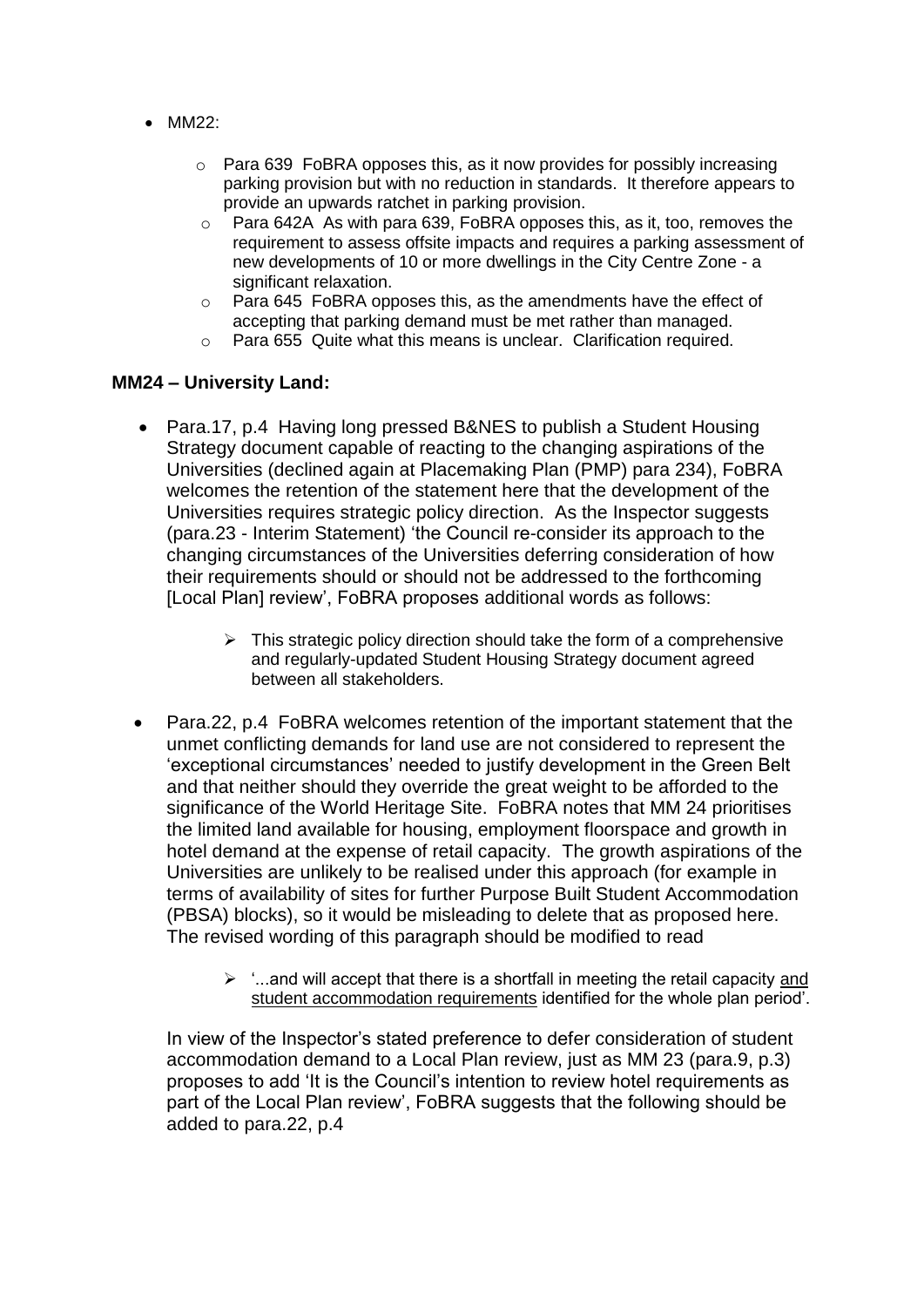$\triangleright$  'It is the Council's intention to review student accommodation requirements as part of the Local Plan review'.

## **MM26 – Land Use:** Para.44, p.15

Again, FoBRA notes that MM 26 prioritises the limited land available for housing, employment floorspace and growth in hotel demand in full at the expense of retail capacity. The growth aspirations of the Universities are unlikely to be realised under this approach (for example in terms of availability of sites for further PBSA blocks), so it would be misleading to delete that as proposed here. The revised wording of this paragraph should be modified to read:

> $\geq$   $\ldots$  and will accept that there is a shortfall in meeting the retail capacity and student accommodation requirements identified for the whole plan period'.

Once more, in view of the Inspector's stated preference to defer consideration of student accommodation demand to a Local Plan review, just as MM 23 (para.9, p.3) proposes to add 'It is the Council's intention to review hotel requirements as part of the Local Plan review', FoBRA suggests that the following should be added to para.44, p.15

> $\triangleright$  'It is the Council's intention to review student accommodation requirements as part of the Local Plan review'.

#### **MM31 - Universities:**

The following arguments are expanded, with additional detail, in MM31 Supporting Document, attached.

FoBRA agrees with recognition in the draft PMP that student accommodation is one of the most high profile issues affecting Bath, and notes the Inspector's confirmation that the PMP will be examined for soundness against its purpose of giving effect to Core Strategy strategic policies. Thus, the PMP as proposed to be modified by MM31 can hardly pass such a soundness test when:

- Core Strategy strategic policy on controlling student accommodation is minimal and inadequate;
- There is no restriction on recruitment at Bath's universities:
- Bath's universities are under no obligation to provide additional student accommodation on or off campus;
- MM31 proposes to reinstate a previously-deleted and outdated saved Local Plan Policy which simply sets an arbitrary upper limit on University of Bath (UoB) campus bedroom numbers, with no compulsion on UoB to provide them.
- The UoB has signalled its intention to house minimal numbers of additional students on campus (much of which is protected by AONB status), preferring instead to expand non-residential floorspace;
- Control of off-campus student accommodation (HMOs and PSABs) is ineffective in much of the city;
- B&NES proposes to defer corrective action until an unprogrammed Core Strategy review or a new Local Plan, instead reverting to policy that is 10 years out of date and inconsistent with the Core Strategy;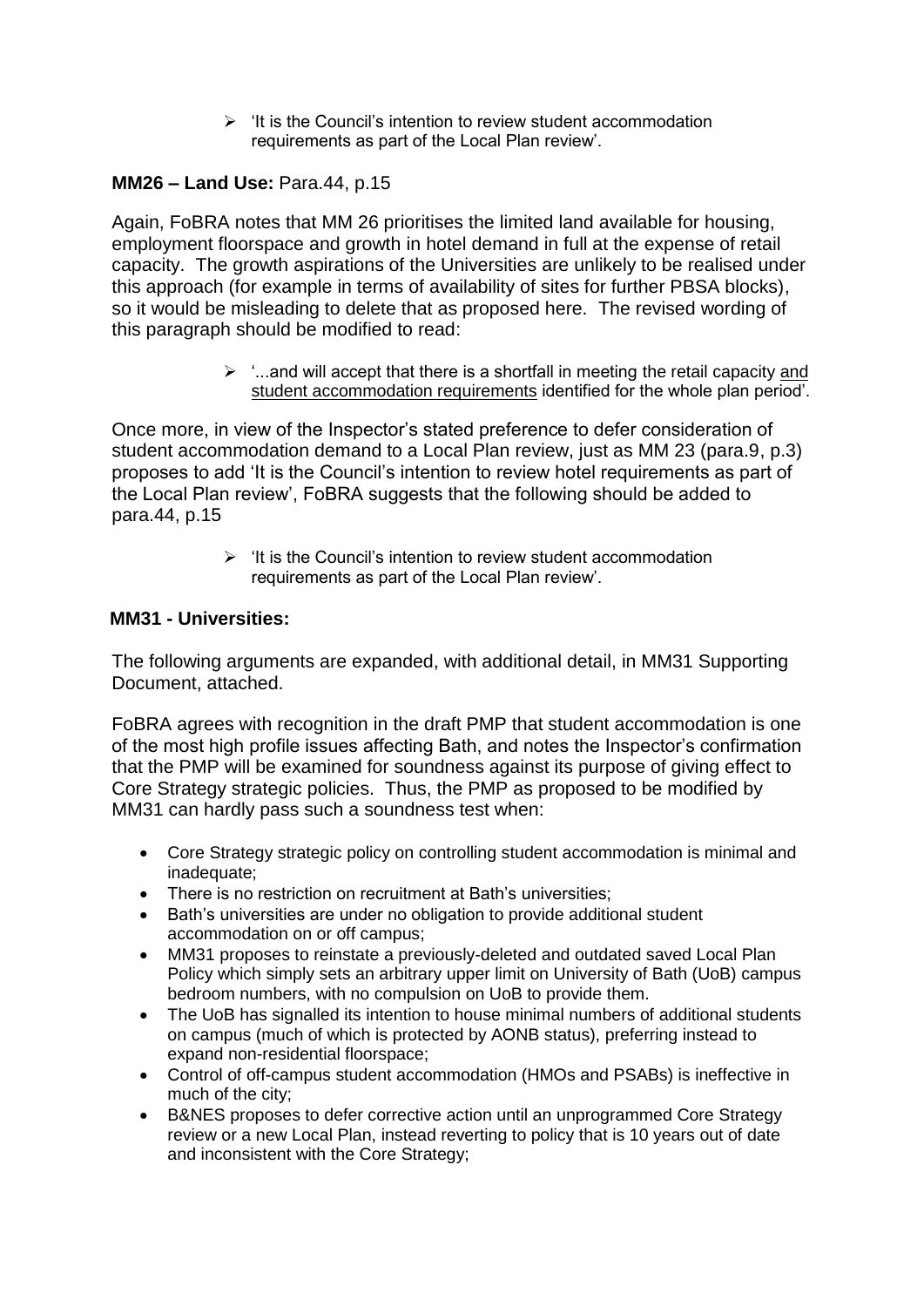B&NES consistently refuses to acknowledge the urgent need for a comprehensive Student Housing Strategy.

FoBRA suggests that, contrary to the wording proposed in MM31, and in the absence of the analysis previously included in the draft version, the PMP should state that:

> $\triangleright$  The universities should take lead responsibility in planning for the housing of their students and plan for growth only in line with available accommodation, while the Council plans strategically for the residential amenity of all its residents in balanced communities.

#### **MM32 - Universities:**

- Paras.267/267A, p.122:
	- $\circ$  FoBRA welcomes the proposed changes which would then recognise that all undeveloped areas of the Claverton Down campus within the Cotswolds Area of Outstanding Natural Beauty (AONB) (not just north of The Avenue, as previously proposed) be treated as a 'special case' requiring a detailed assessment. Thus, as specified for the EiP, FoBRA considers that paras.267/267A should be expanded to explain how National Policy requires alternative solutions before considering major development within AONBs - which enjoy the 'highest protection' in relation to conserving their characteristics. FoBRA proposes the addition of the following wording:
		- *"Great weight should be given to conserving landscape and scenic beauty in AONBs, which have the highest protection in relation to landscape and scenic beauty". (NPPF, para.115)*
		- *"Consideration of planning applications for major development within AONBs should include an assessment of the scope for developing elsewhere, or meeting the need in some other way". (NPPF, para.116)*
	- o FoBRA contends that, if the amount of development set out in Policy B5 of the 2007 B&NES Local Plan (about 2,000 study bedrooms and 45,000 sq.m. of academic space expressed within an obsolete campus Masterplan - as proposed to be included in MM31) 'is not necessarily a cap on the quantum of development that could be achieved on campus', then what is the point of including such outdated data? If it is decided to retain the 2007 wording, FoBRA calls for a statement of how many of these study bedrooms and how much of this academic space has been built over the last 10 years so that a recognisable 2017 baseline can be established.
	- $\circ$  FoBRA has argued elsewhere (in its response to MM31) that, without such a clearly defined baseline, such numbers are meaningless, and suggests that the proposed additional para.267A (which FoBRA supports in principle) is amended to use as its baseline, beyond which the proposed additional safeguards would be required, the completion of the projects included in the extant campus